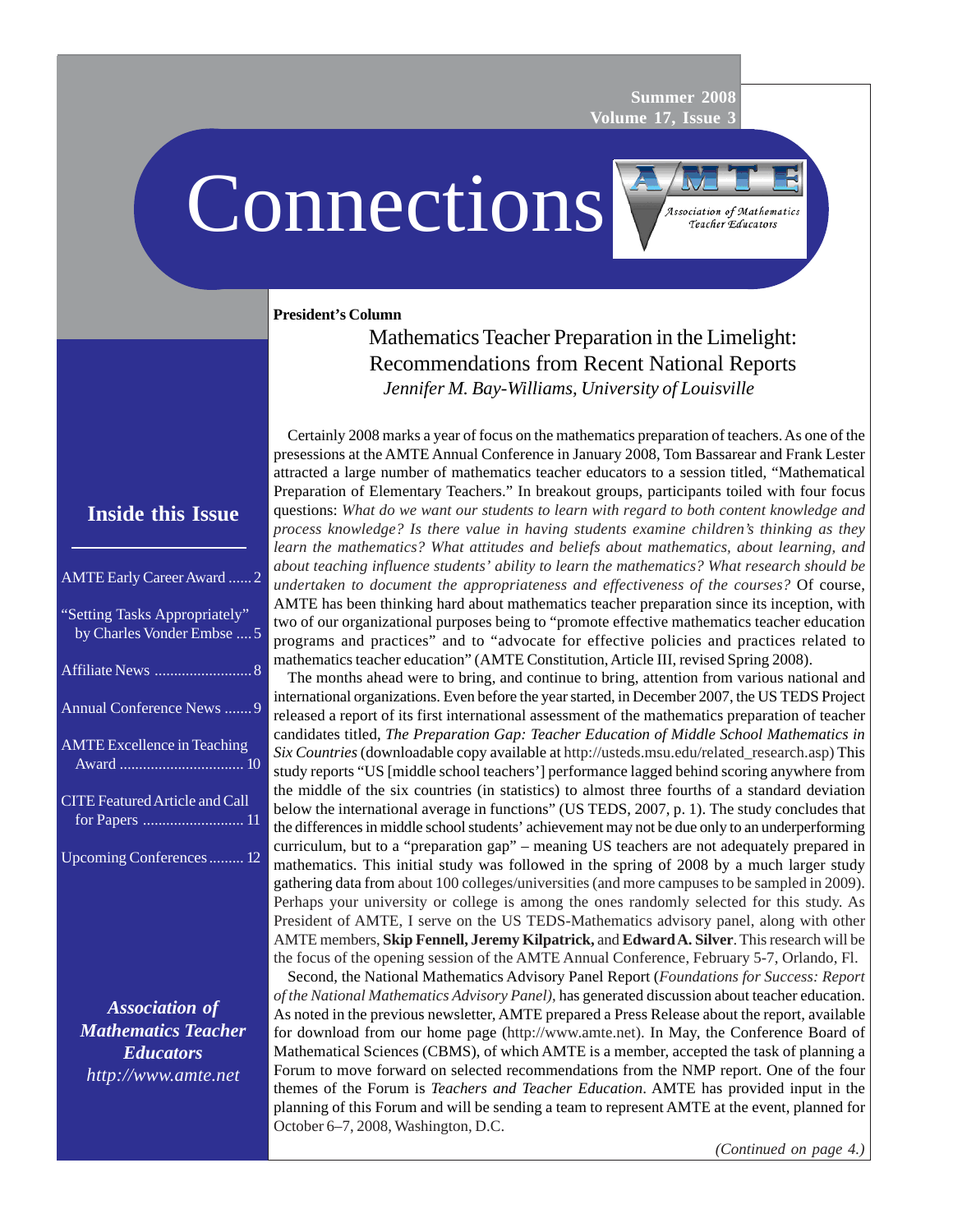#### **The Association of Mathematics Teacher Educators**

*http://www.amte.net*

#### **President**

Jennifer Bay-Williams Department of Teaching & Learning University of Louisville j.baywilliams@louisville.edu 502-852-6431

#### **President-Elect**

Barbara Reys Department of Learning, Teaching, & Curriculum University of Missouri reysb@missouri.edu 573-882-8744

#### **Secretary**

Lynn Breyfogle Department of Mathematics Bucknell University lynn.breyfogle@bucknell.edu 570-577-1492

#### **Treasurer**

W. Gary Martin Department of Curriculum & Teaching Auburn University martiwg@auburn.edu 334-844-6878

#### **Board Members-at-Large**

Fran Arbaugh Department of Learning, Teaching, & Curriculum University of Missouri arbaughe@missouri.edu

#### Tom Bassarear School of Education Keene State College tbassare@keene.edu

Gladis Kersaint Department of Secondary Education University of South Florida kersaint@coedu.usf.edu

#### **Executive Director**

Nadine Bezuk School of Teacher Education San Diego State University 6475 Alvarado Road, Suite 206 San Diego, CA 92120 nbezuk@mail.sdsu.edu 619-594-3971

#### **NCTM Representative**

Michaele Chappell Department of Mathematical Sciences Middle Tennessee State University chappell@mtsu.edu 615-898-2393

#### **Conference Coordinator** Susan Gay Department of Curriculum & Teaching University of Kansas sgay@ku.edu 785-864-9676

# **AMTE's Early Career Award**

The Board of Directors of the Association of Mathematics Teacher Educators (AMTE) has established an **Early Career Award**. The Early Career Award will be given on an annual basis, and the recipient will be recognized at the annual meeting of the AMTE. The purpose of this award is to recognize a mathematics teacher educator who, while early in his or her career, has made distinguished contributions and shows exceptional potential for leadership in one or more areas of teaching, service, or scholarship.

**Eligibility:** The nominee should be a mathematics teacher educator practicing in the field no later than 10 years after receipt of a doctoral degree. We invite nominations that highlight an individual's innovative contributions in one or more of the areas of teaching, service, or scholarship.

**Teaching:** Contributions in the area of teaching pre-service or in-service mathematics teachers may include one or more of the following areas:

- a. Implementation of effective and innovative teaching practices.
- b. Demonstration of innovative teaching methods (e.g. publications, materials, video).
- c. Recipient of awards in teaching from department, college, university or national entities.

**Service:** Contributions in the area of service to mathematics teacher education may include one or more of the following areas:

- a. Active participation in advancing the development and improvement of mathematics teacher education (e.g., membership and leadership roles in state, national, and international organizations).
- b. Active promotion and participation in activities promoting quality mathematics teacher education (e.g., creator of programs, coordinator of programs, author of and participant in grants, conferences, symposia, academies).
- c. Active participation in the governmental and political areas to promote and protect beneficial legislation, to promote better awareness, or to build better communication.
- d. Active promotion and participation in school-university-communitygovernment partnerships that have advanced mathematics teacher education at the local, state, or national level.
- e. An unusual commitment to the support of mathematics teachers in the field (e.g., distinctive mentoring experiences).

Connections *is published three times a year: fall, spring, and summer. The Editorial Board will consider a wide variety of types of submissions. Each submission is reviewed by the editorial board for relevance to the AMTE membership and for quality of work. For more information on the types of submissions sought, see http://www.amte.net. Please direct all comments, questions, or submissions to the editor at lstalling@kennesaw.edu or 770-420-4477.*

#### *Connections* **Co-Editors**

| Libby Knott                        | Washington State University  | lknott@math.wsu.edu    |
|------------------------------------|------------------------------|------------------------|
| Lynn Stallings                     | Kennesaw State University    | 1stallin@kennesaw.edu  |
| <b>Connections Editorial Board</b> |                              |                        |
| Laurie Cavey                       | James Madison University     | caveylo@jmu.edu        |
| Teresa Gonske                      | Northwestern College         | tlgonske@nwc.edu       |
| Kathleen Lynch-Davis               | Appalachian State University | lynchrk@appstate.edu   |
| Troy P. Regis                      | The Math Forum@Drexel        | regis@mathforum.org    |
| Tracie McLemore Salinas            | Appalachian State University | salinastm@appstate.edu |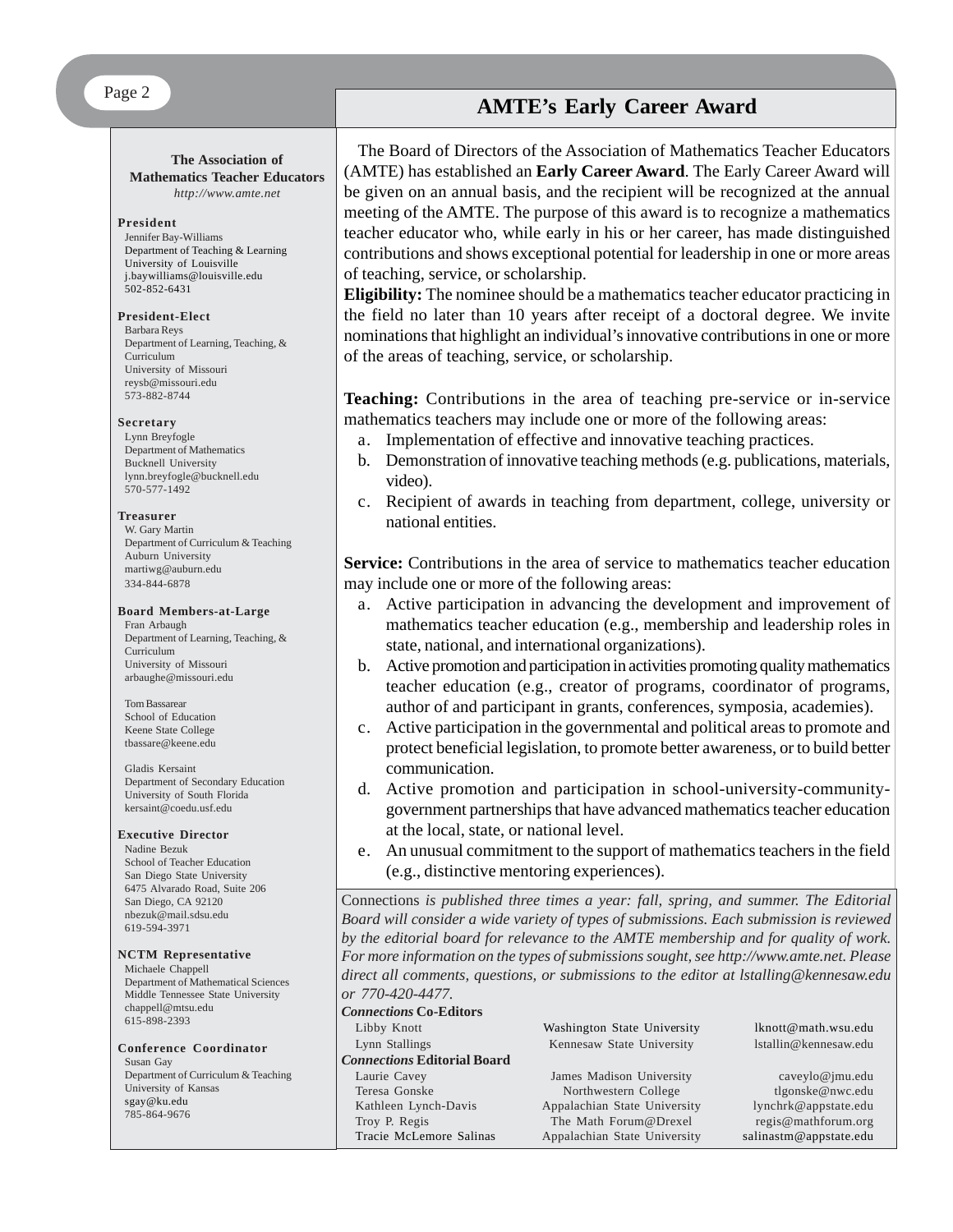| <b>AMTE's Early Career Award</b> (cont.)                                                                                                                                                                                                                                                                                                                                                                                                                                                                                                                                                                                                                                                             | Page 3                                                                                                                                     |
|------------------------------------------------------------------------------------------------------------------------------------------------------------------------------------------------------------------------------------------------------------------------------------------------------------------------------------------------------------------------------------------------------------------------------------------------------------------------------------------------------------------------------------------------------------------------------------------------------------------------------------------------------------------------------------------------------|--------------------------------------------------------------------------------------------------------------------------------------------|
| <b>Scholarship:</b> Contributions in the area of scholarship to mathematics teacher education may<br>include one or more of the following areas:<br>Dissemination of research findings offering unique perspectives on the preparation or<br>a.                                                                                                                                                                                                                                                                                                                                                                                                                                                      |                                                                                                                                            |
| professional development of mathematics teachers.<br>Publication of materials useful in the preparation or continuing professional development of<br>b.<br>mathematics teachers.<br>Design of innovative pre-service or in-service programs.<br>c.<br>Contribution of theoretical perspectives that have pushed the field forward.<br>d.                                                                                                                                                                                                                                                                                                                                                             |                                                                                                                                            |
| Documentation required for Early Career Award:<br>Current vita of the nominee.<br>a.<br>Letter of nomination documenting the nominee's eligibility for the award.<br>b.<br>Three letters of support for the nomination from individuals knowledgeable of the nominee's<br>c.<br>contributions relative to one or more of the criteria stated above.<br>Evidence of at least three contributions of the nominee's teaching, service, or scholarship<br>d.<br>in mathematics education in one or more areas as outlined above.                                                                                                                                                                         | The purpose<br>of this award<br>is to<br>recognize a<br>mathematics<br>teacher                                                             |
| <b>Nomination Process:</b><br>AMTE members can nominate a mathematics teacher educator who meets the criteria for<br>eligibility. Self-nominations will not be considered. The three areas of teaching, service, and<br>scholarship shall be weighted equally in the evaluation of the recipient of the award. Nominees<br>do not need to demonstrate exceptional work in every area, and may be considered for exemplary<br>work in only one area. Nomination materials should include those stated in each section above.<br>The nomination materials should be sent to:<br>Nadine Bezuk<br>c/o Mike Klass<br><b>ATTN: AMTE Nomination</b><br>6475 Alvarado Road, Suite 206<br>San Diego, CA 92120 | educator<br>who has<br>made<br>distinguished<br>contributions<br>and shows<br>exceptional<br>potential for<br>leadership in<br>one or more |
| Please be sure that all items in the nomination materials are clearly labeled with the name of the<br>nominee.                                                                                                                                                                                                                                                                                                                                                                                                                                                                                                                                                                                       | areas of<br><i>teaching,</i>                                                                                                               |
| <b>Deadline for Nomination:</b> Complete nomination packets should be submitted by October 15.<br>Procedure for Review of Materials: The AMTE Awards Committee, a seven member<br>committee, will review the materials to select the award recipient. Nominations will be reviewed<br>by the committee beginning September 20th. A decision will be made by December 1, announced<br>to the Board of Directors, and communicated to the award recipient so that the person can have<br>time to make arrangements to attend the AMTE meeting in January.                                                                                                                                              | service, or<br>scholarship.                                                                                                                |

The Early Career Award recipient will be recognized at the annual AMTE meeting. AMTE Early Career Award recipients will be asked to contribute to the AMTE community during the year following this recognition in two ways:

- The recipient will contribute an article for the Summer *AMTE Connections* Newsletter.
- The recipient will lead a mentoring session for other early career mathematics education faculty at the subsequent annual AMTE meeting.

For example, the recipient of the 2009 Early Career Award will contribute an article to the Summer 2009 issue of *AMTE Connections* and will lead a session at the 2010 AMTE Conference.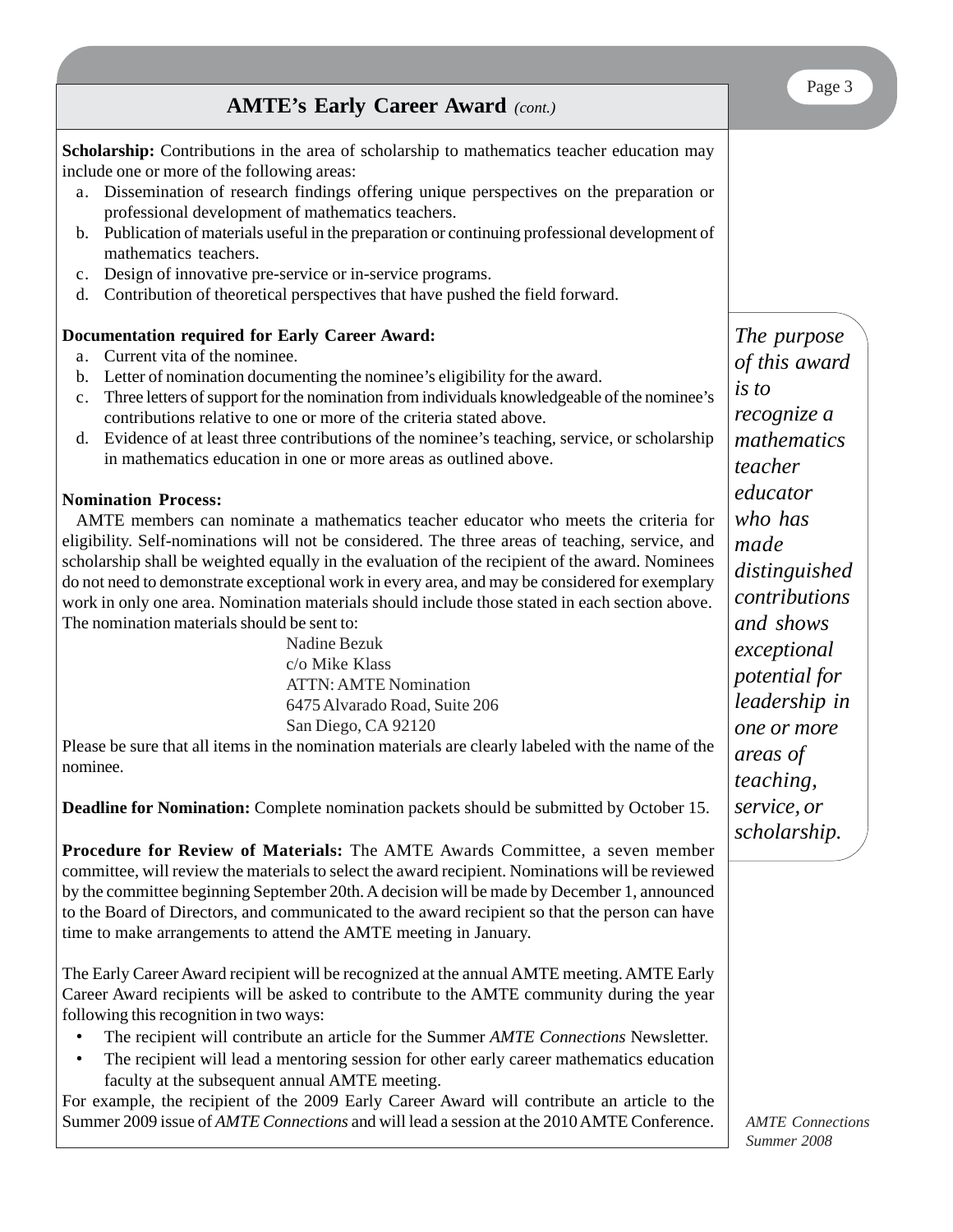*(Continued from page 1.)*

### **President's Column**

Finally, the National Council on Teacher Quality (NCTQ) released a report in June titled, *No Common Denominator: The Preparation of Elementary Teachers in Mathematics by America's Education Schools* (NCTQ, 2008). If you have not already read or heard of this report, I recommend reading at least the Executive Summary. As president of AMTE, I was invited to the release of the report. The Report includes a specific recommendation about the work of AMTE:

*AMTE can and should be involved in these important initiatives to determine what content teachers need and how to be sure that preparation programs can effectively accomplish this task.*

The Association of Mathematics Teacher Educators (AMTE) should organize mathematicians and mathematics educators in a professional initiative and charge them with the development of prototype assessments that can be used for course completion, course exemption, program completion, and licensure. These assessments need to evaluate whether an elementary teacher's understanding of concepts such as place value or number theory is deep enough for the mathematics demands of the classroom. They should be clearly differentiated from those assessments one might find in an elementary or middle school classroom. (NCTQ, 2008, p. 16)

This report, like the others mentioned here, addresses perceived weaknesses in the mathematics preparation of teachers, in this case elementary teachers, and makes recommendations for improving the content knowledge of elementary teachers. The report is informed by a study of the mathematics preparation offered to elementary teachers at 77 institutions, of which 67 failed to pass the bar set by these researchers. There are some important points in this report. In my opinion, those are that (1) General mathematics courses are not adequate for preparing elementary teachers, mostly because they do not address the content needed for teaching; (2) algebra is not covered well in content courses for elementary teachers; (3) Field experiences at the elementary level should focus on the mathematical understandings of students.

The report, and related research, however falls short in several areas, one noted by Association of American Colleges of Teacher Education (AACTE)

being the poorly designed research methodology (their reaction is available at aacte.org). First, **we need research that focuses on outcomes and predictability of effective teaching**. While the report notes that the field does not know how much or what type of mathematics content makes a difference, the researchers base their work on their assumptions of *how much* and *what type* of mathematics should be learned. Second, a concern we all have is about qualified teacher educators. In other words, **who is teaching the teachers?** The report mentions the need for mathematicians who "appreciate the tremendous responsibility inherent in training the next generation of teachers," but in many mathematics departments, these courses are staffed by a rotation of faculty, regardless of their interest or knowledge in elementary mathematics.

 Finally, and most importantly, for us to consider, is **Should AMTE develop content assessments for elementary teachers?** Questions that come to mind include: What organizations would need to be involved in order to have "buy in" among mathematicians, mathematics educators, and policy makers? How would we develop an instrument that would have some predictability, either related to teacher practice or to student achievement (preferably both)? Is it premature to create such an assessment when little is known about what content or how much content makes a difference? These considerations will be part of conversations at the annual AMTE conference in Orlando, as Julie Greenberg, author of *No Common Denominator*, is planning a session to facilitate such a conversation.

AMTE can and should be involved in these important initiatives to determine what content teachers need and how to be sure that preparation programs can effectively accomplish this task. At a time when reports from various places are pointing out weaknesses in teacher preparation, it is important that AMTE advocate for the effective preparation of teachers, as well as share the wealth of knowledge we do have about what works in teacher preparation. Our monographs and conferences, among other things, provide a great source for learning about effective practice in the preparation of mathematics teachers at all levels.

*Thanks to Texas Instruments for supporting this issue of AMTE* Connections.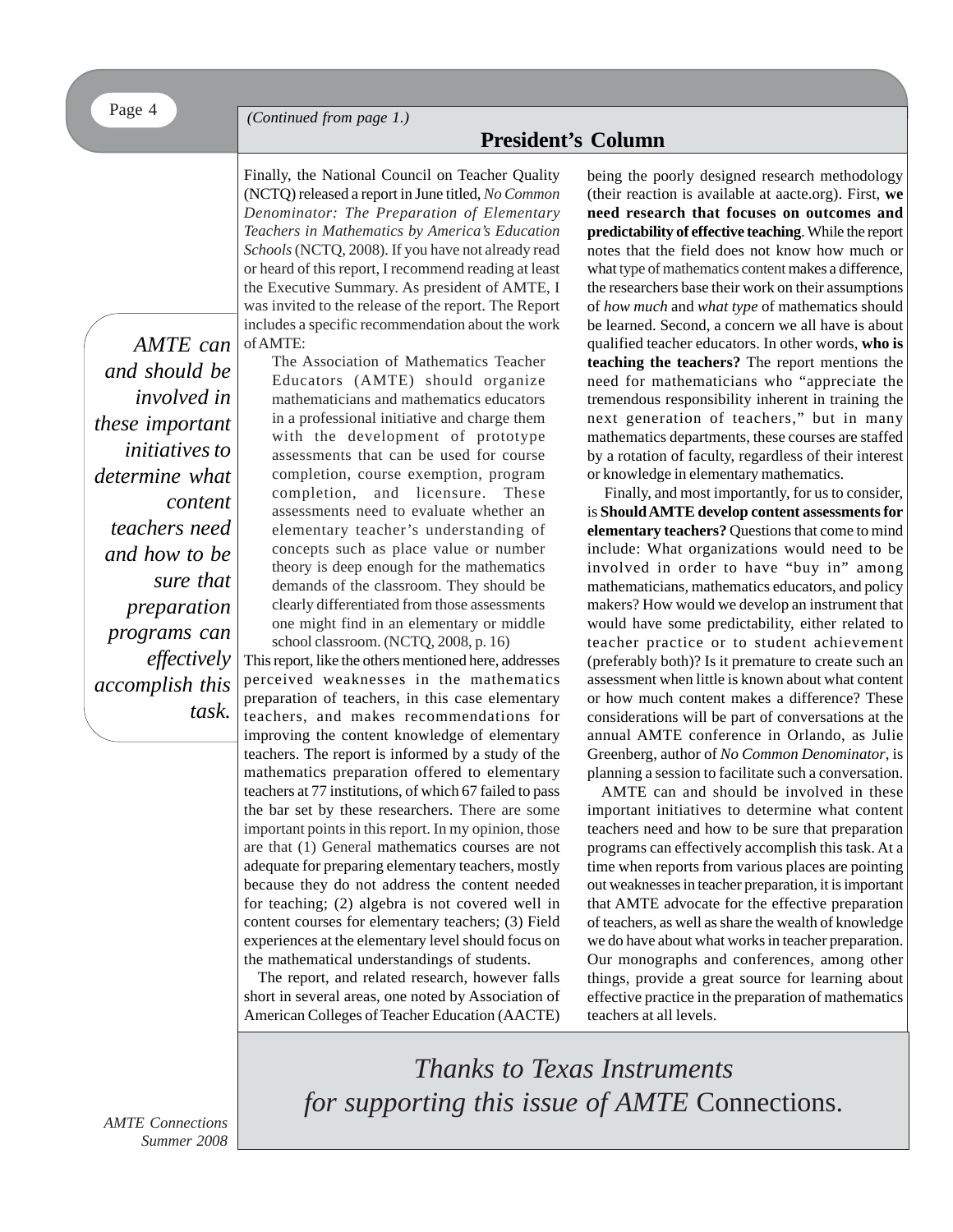### **Setting Tasks Appropriately**

*Charles Vonder Embse, Central Michigan University*

Of all the teaching maxims I live by, "Teaching is not Telling" is my most important and challenging personal goal. My intention is to have my students "discover" nearly every mathematical principle and concept that they encounter in my classroom through the guided discovery learning method. In my work with pre-service teachers, my intention is to have them come to understand this guided discovery method of teaching by modeling and building their own discovery lessons. Each time I create a model for my pre-service students or an actual discovery lesson for mathematics students, the creative process always focuses more on *setting the discovery task appropriately* rather than finding appropriate tasks.

The curriculum is full of wonderful and critically important mathematical tasks. The real art of teaching in this age of discovery learning — using technology as a valuable instructional tool — is how to frame the task so that most, if not all, students will arrive at the lesson's objective without being told what to discover or giving up in frustration. During all my years of teaching with technology, graphing calculators, dynamic geometry systems and CAS systems, setting the task in an appropriate way has become my largest challenge and, as you might expect, my greatest sense of accomplishment when it works well.

At Central Michigan University, we are in the process of a complete revision of our Secondary Mathematics Education program. To this end, we created a series of courses designed to help our students understand the connections between the school mathematics they will teach and collegiate mathematics they are currently taking as mathematics majors.

In particular, I have been teaching the course called Problem Solving-Based Geometry Teaching for Secondary Mathematics. One of our primary goals for this course is to break the old paradigm that new teachers will teach exactly the way they have been taught in the past. Hence, the major focus on guided discovery learning. Most of my students have never experienced this technique prior to enrollment in these courses. Because they lack experience, a good portion of the course must be dedicated to modeling the discovery learning process. The nature of the geometry-based course I am working with lends itself well to discovery learning, especially given that we are using interactive graphing capabilities for the computer and hand-held devices. At Central Michigan, we use the TI-Nspire™ CAS hand-held and TI-Nspire CAS computer software tools to facilitate guided discovery.

In the example that follows, I illustrate how to use the guided discovery model to set appropriate tasks.

#### **Pythagorean Theorem Investigation**

Consider the following task for students:

Given scalene triangle ABC with squares constructed externally on each side, drag the



triangle by its vertices and investigate relationships that seem to be true all the time. Explain your reasoning.

The primary lesson objective for this task is for students to discover Euclid's Proposition 48, if the sum of the areas of the squares constructed on two sides of a triangle is equal to the area of the square on the third side, then the triangle is a right triangle. This is the converse of the Pythagorean Theorem. While the teacher may have a clear expectation that students will automatically think about area relationships and proceed directly toward this objective, the nature of the task that was set makes this progression of thought for students much less "automatic." This is the type of "leap" of reasoning that leads students to say things like "Just tell me what to discover, and I will find it!"

What is a better way to ask this question so that students will be better able to move toward the learning objective for this lesson? Here is an alternate statement of the task.

Given scalene triangle ABC with squares constructed externally on each side, drag the triangle by its vertices and investigate

*(Continued on page 6.)*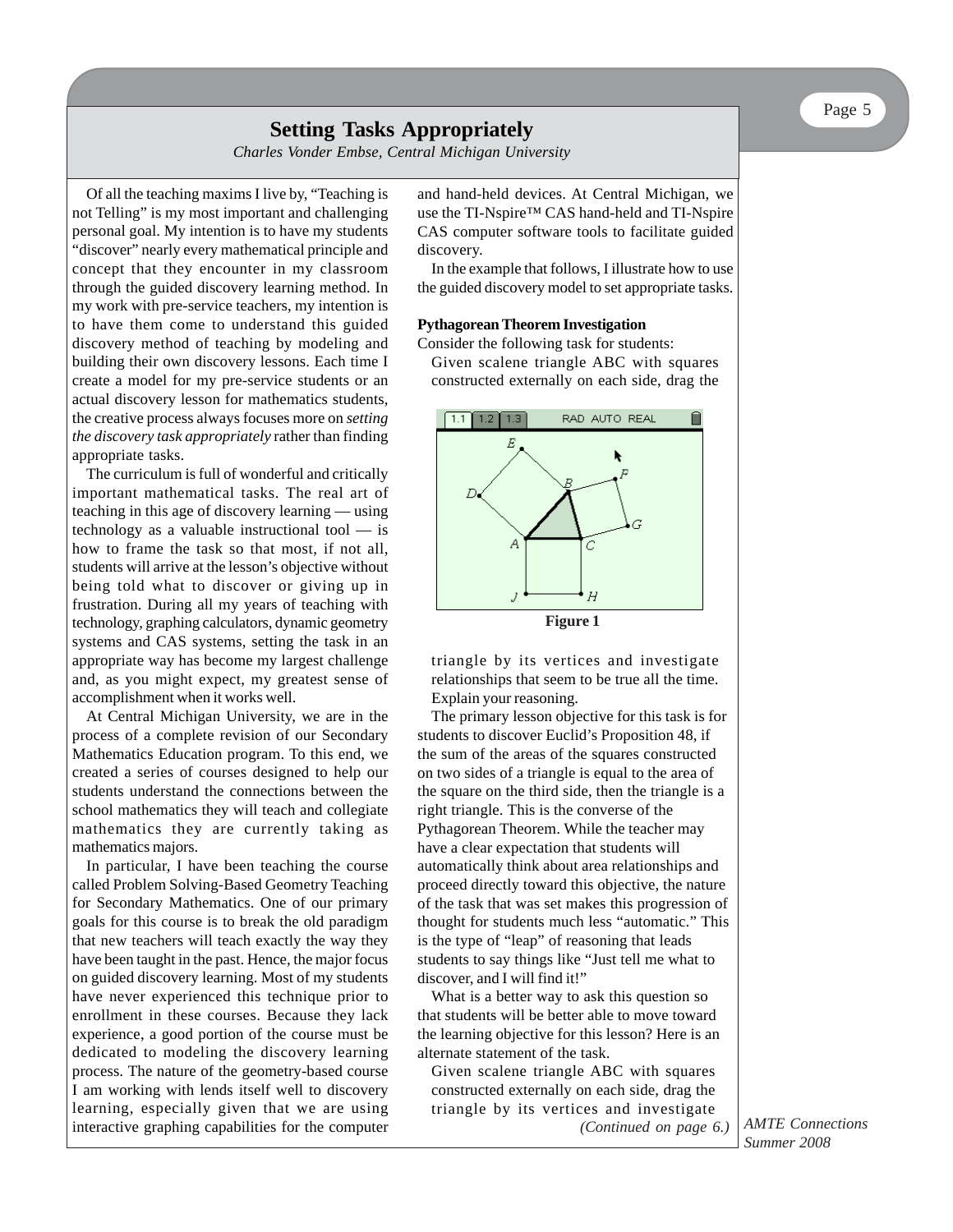# **Call for Setting Tasks Appropriately**

relationships between and among the areas of the squares as the triangle is changed. Explain your reasoning.

This statement leads students more directly toward the area relationships that are the focus of the objective, but does not "give away" the actual relationship that we want them to discover.

A statement of the task that would *not* be appropriate for discovery learning is:

Given scalene triangle ABC with squares constructed externally on each side, show that when the area of two of the squares adds up to the third square, that triangle ABC is a right triangle. Explain your reasoning.

Consider this example from this same unit on the Pythagorean Theorem:

Given scalene triangle ABC with squares constructed externally on each side, construct the altitudes to each side of triangle ABC. Drag the triangle by its vertices and investigate relationships that always seem to be true as the triangle is changed. Explain your reasoning.

This statement is too general for most students to move in the intended direction. A slight modification of the task statement should help.

Given scalene triangle ABC with squares constructed externally on each side, construct the altitudes to each side of triangle ABC. Extend these altitudes so that they dissect the three squares into six rectangles. Drag the triangle by its vertices and investigate relationships that always seem to be true as the triangle is changed. Explain your reasoning.

This statement gives students a better frame of reference for the intended learning objective without



giving away the point of the exploration. An even better statement of the task might be:

- Given scalene triangle ABC with squares constructed externally on each side, construct the altitudes to each side of triangle ABC. Extend these altitudes so that they dissect the three squares into six rectangles. Drag the triangle by its vertices and investigate relationships that always seem to be true as the triangle is changed. Explain how what you found directly relates to the Pythagorean Theorem. Explain your reasoning.
- An *inappropriate* statement of this task would be: Given scalene triangle ABC with squares constructed externally on each side, construct the altitudes to each side of triangle ABC. Extend these altitudes so that they dissect the three squares into six rectangles. Compare the areas of these six rectangles. Drag the triangle by its vertices to confirm your findings.

This final statement goes too far toward the objective, depriving students of the opportunity to discover the property on their own, rather than being told.

#### **Discussion of the Investigation**

I give my students the following model (Figure 3) for lesson development as a general outline for their thinking.

The Curricular Objectives drive the creation of the Guided Exploration Activity. During the Student Exploration and Investigation phase, students develop conjectures that relate to the curricular objectives as well as other collateral or unexpected conjectures based on the construction or activity

> from the Guided Exploration Activity or other conjectures that surface during the exploration. Each conjecture then needs to be verified as stated or modified and restated to judge its validity. Once the "data gathering" phases are complete (i.e., conjectures and verifications), an inductive conclusion is reached. It is the teacher's job to guide this whole process toward the Curricular Objectives that form the "backbone" of the lesson. The last step is to create a deductive proof of the inductive generalization of what was discovered in the exploration. However, in some cases, this last step may not be used for a variety of reasons including difficulty for students or timing of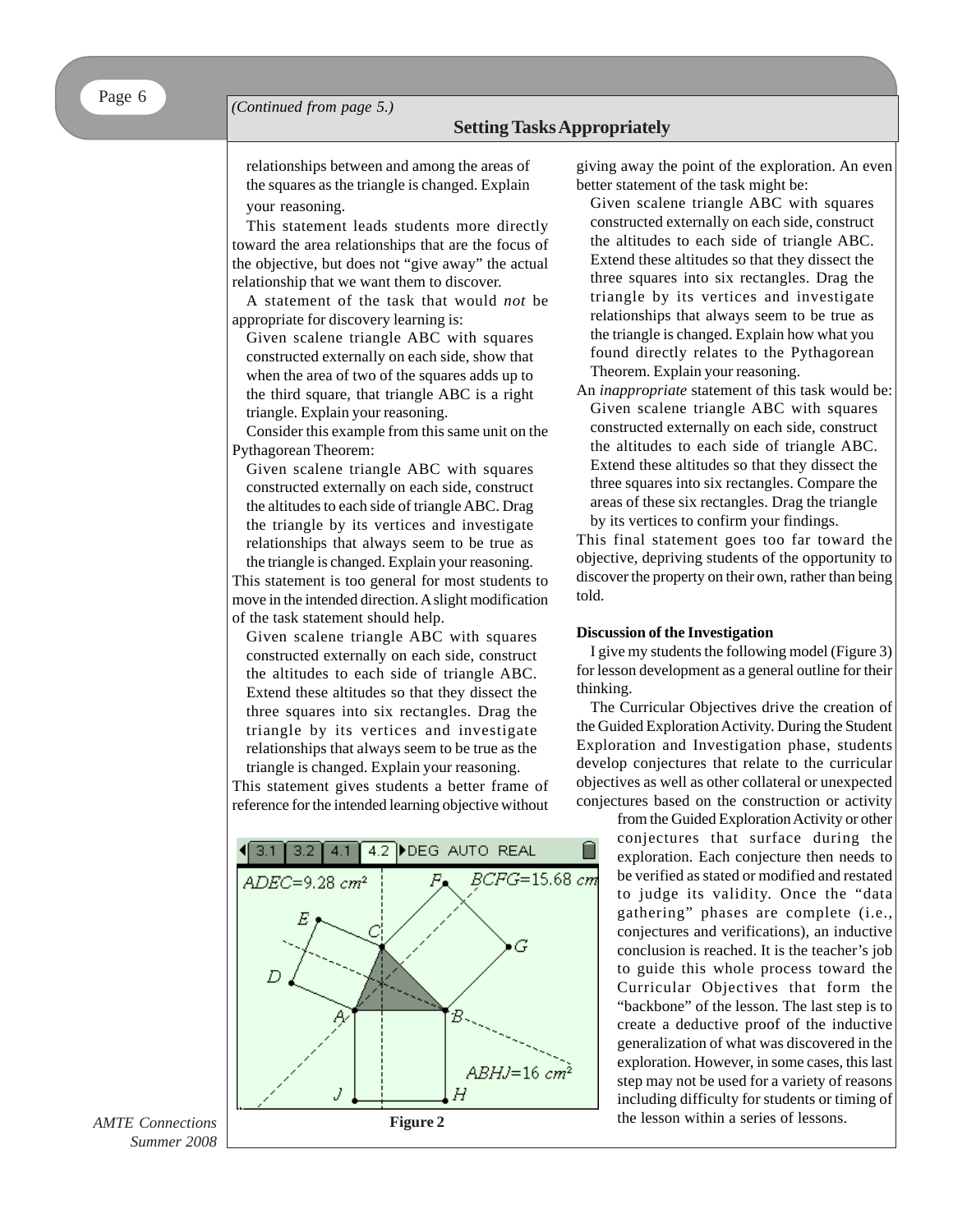#### *(Continued from page 6.)*

#### **Setting Tasks Appropriately**

I fully expect and encourage a variety of conjectures during the student exploration phase. Even though I try to focus the task so that the intended learning objective will be discovered by my students, it is always the case that students come up with other interesting and profitable conjectures that complement or are peripheral to the intended goal. This creates the richness in my classroom that I desire and encourage. However, I still have a learning objective in mind for that lesson, and my role as classroom facilitator means that I must guide the students toward that goal at the conclusion of the lesson. Bring the group's thinking to bear on the objective completes the teaching episode and give me a chance to make important connections between other conjectures that came out of the explorations.

#### **Conclusion**

Preparing pre-service teachers to teach mathematics in ways we know produce better student understanding and sense-making in the classroom means that we must prepare them to teach by the guided discovery method. My biggest challenge is to instill in these prospective teachers the understanding of and the ability to create tasks that appropriately challenge and motivate their future students. Task development takes practice. You do not get it right the first time nor do you get it right every time. But, without conscience attention to setting and refining appropriate tasks, preservice teachers will have little chance to become effective discovery learning teachers themselves.

*Task development takes practice. You do not get it right the first time nor do you get it right every*

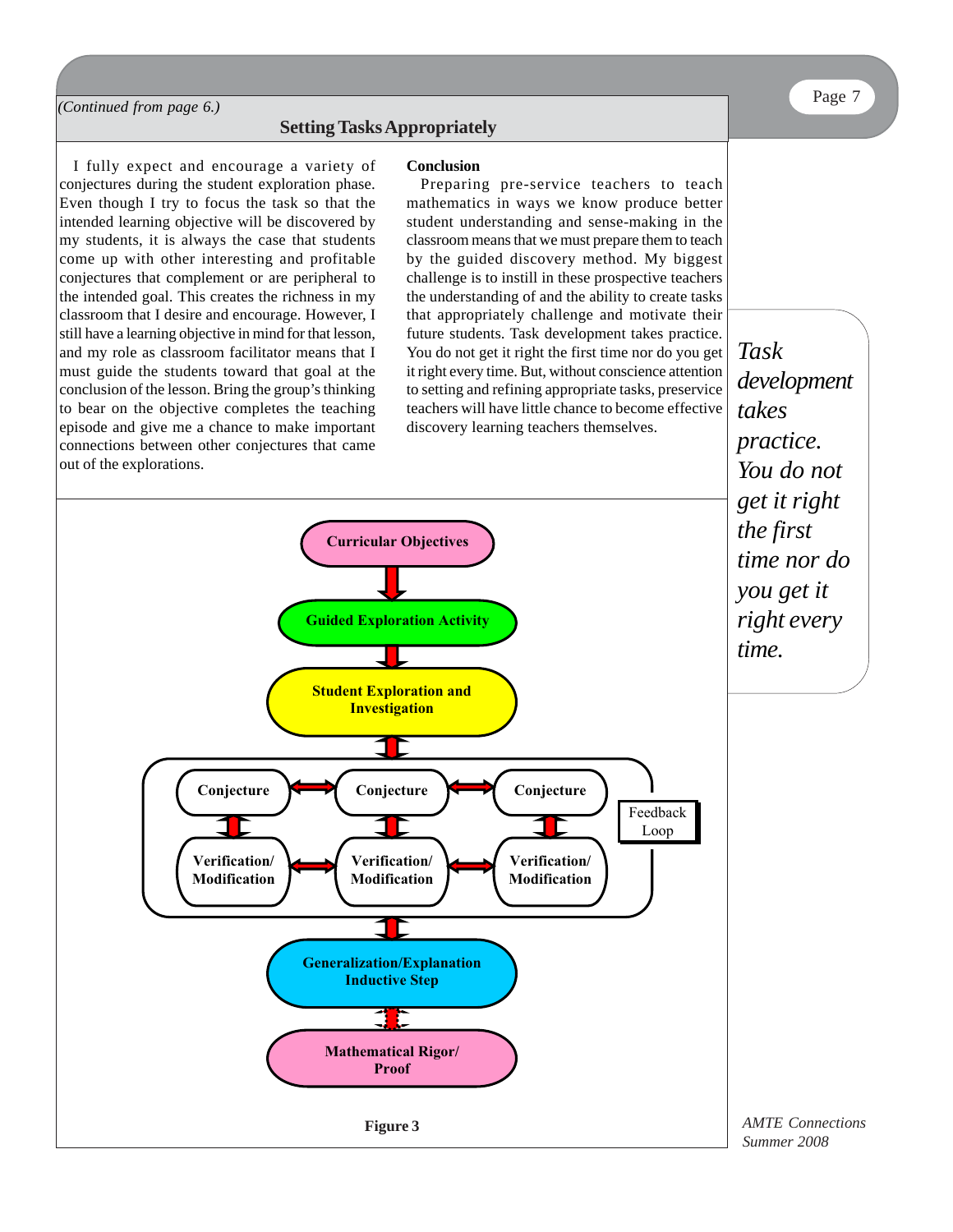## **AMTE Affiliate News**

### **Pennsylvania Association of Mathematics Teacher Educators**

PAMTE has had a successful second year with a current membership of 67 mathematics educators from across the state. Lynn Breyfogle, Membership Chairperson, has been diligent in recruiting efforts and in the design of a membership brochure. The organization's website is up and running and can be viewed at http://www.pamte.org. Also, our first newsletter was published online in the spring. Many thanks to Jim Preston, Webmaster and Mary Lou Metz, Newsletter Editor.

Elections were held in April for the positions of Secretary and two Delegates-at-Large. The results were: Melissa Boston, Duquesne University, Secretary; Mary Ann Matras, East Stroudsburg University Delegate-at-Large public institution; and Jason Silverman, Drexel University, Delegateat-Large private institution. Steve Williams (Lock Haven University) has been appointed AMTE and PCTM representative. In addition, Nina Girard (University of Pittsburgh at Johnstown) began her term as new PAMTE President, with Jane Wilburne (Penn State-Harrisburg) now serving as Past President. Officers whose terms did not expire are Janet Walker, Indiana University of PA, Treasurer; and Mike Long, Shippensburg University, Delegate-at-Large. We would like to acknowledge and thank outgoing Board members Winnie Peterson (Kutztown University), Tom Evitts (Shippensburg University), and Debbie Gochenaur (Elizabethtown University).

*The next PAMTE event will be held in conjunction with the PCTM Annual Meeting in the Pocono Mountains to be held November 5- 7, 2008.*

PAMTE held its second annual symposium May 15-16 at Shippensburg University. The symposium included plenary session speakers, roundtable discussions, and informal dining opportunities—all providing participants with an opportunity to network and exchange information regarding research, teaching, and programs for elementary and secondary mathematics pre- and in-service teachers. Thursday plenary session speakers were from the Greater Philadelphia MSP and Drexel University's Math Forum. The Friday plenary sessions featured Glen Blume and Rose Zbiek of Penn State speaking on publishing work for research and practitioner audiences, Steve Williams from Lock Haven University, and a representative from the PA Department of Education's Bureau of Professional Education who addressed certification program changes for pre-service teachers in PA. In all, thirty-two members attended, representing seventeen universities. Special thanks to Mike Long of Shippensburg University for his organizational efforts in planning the symposium.

The next PAMTE event will be held in conjunction with the PCTM Annual Meeting in the Pocono Mountains to be held November 5-7, 2008. There will an invited speaker session for PAMTE members, as well as a PAMTE strand of sessions open to all math educators. In addition, PAMTE is helping to sponsor a pre-service teacher day as part of the conference. The planned

activities will attempt to engage preservice teachers as much as possible in the learn/reflect process. The overall goal is to expose them to the importance of professional organizations and attending conferences for continued professional development, as well as make them feel welcomed as beginning professionals.

We continue to be excited and charged with the growth and energy of this state organization, and we welcome any questions or suggestions. Feel free to contact President Nina Girard at nina@pitt.edu.

*AMTE congratulates Miriam Leiva winner of TODOS's Iris Carl Memorial Leadership and Equity Award!*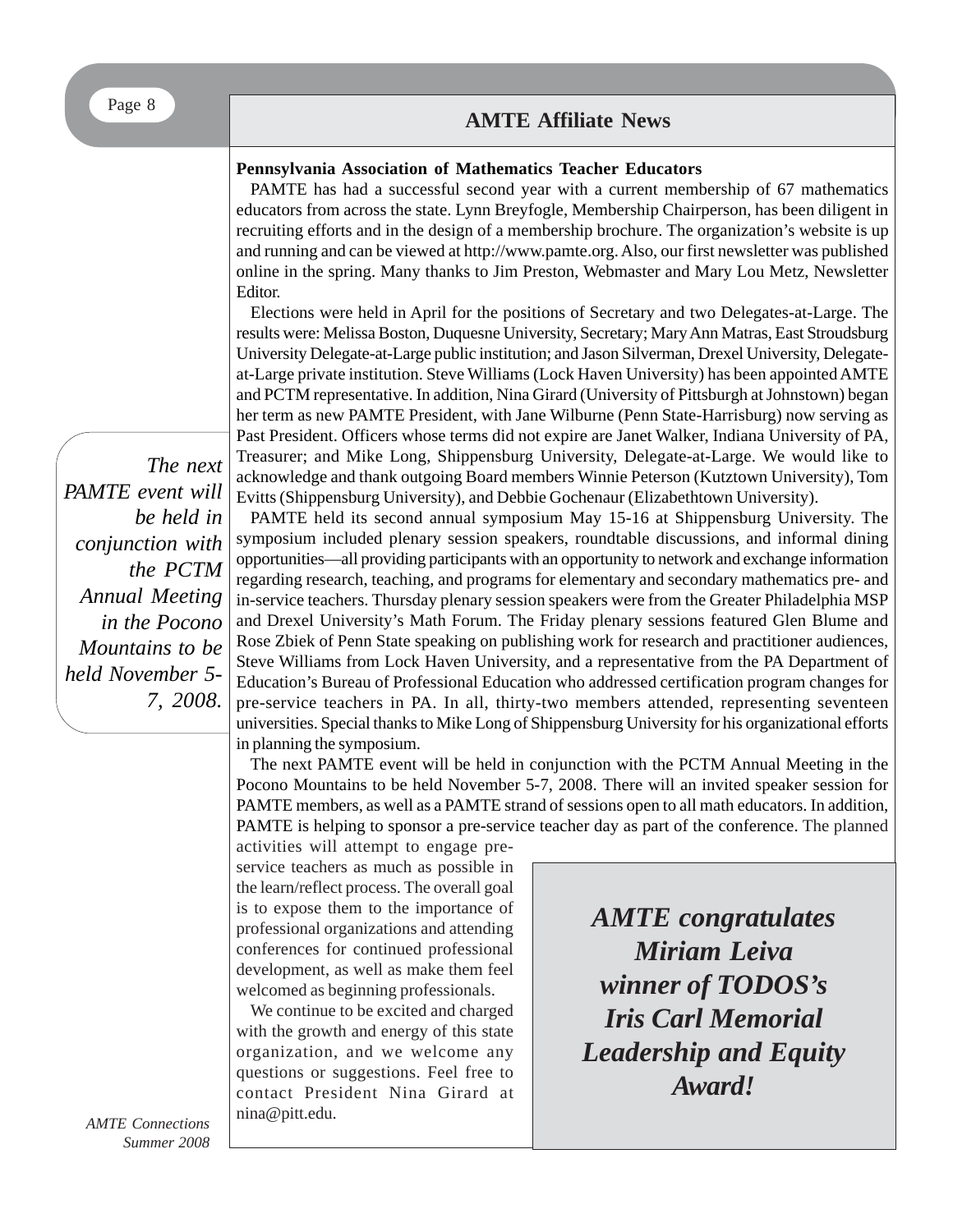# Page 9 **AMTE's 2009 Annual Conference News**

Make your plans now to attend the 2009 AMTE Annual Conference in Orlando, Florida on February 5-7, 2009. Features of this year's conference schedule include the following:

- The preconference sessions will be held on Thursday morning with the regular conference beginning after lunch on Thursday.
- A full slate of sessions will begin about 1:00 p.m. on Thursday.
- The opening general session will begin about 5:00 p.m. on Thursday followed by dinner on your own.
- The business meeting will occur in conjunction with Saturday's lunch.
- The conference will end by mid-afternoon on Saturday.

As usual, all meals on Friday and through lunch on Saturday are included in your registration fee.

The conference site is the Orlando Airport Marriott Hotel. The hotel room rate is \$159 for a single or double room. The deadline for reservations is December 5, 2008 or when the room block is full. Filling the rooms at the conference hotel helps by reducing some of the conference expenses paid by AMTE, so help support AMTE by staying at the conference hotel. Hotel reservations can be made using the link on the AMTE website or by calling Marriott reservations at 800-380-6751.

Conference registration is available online at the AMTE website. The registration deadline is December 5, 2008. Early registration at reduced rates is available through October 15, which is also the registration deadline for speakers.

We hope to see you in Orlando in February!

### **2009 Annual Conference Deadlines:**

**Early Registration: October 15, 2008 Registration for Speakers: October 15, 2008 Regular Registration: December 5, 2008 Deadline for Hotel Reservations: December 5, 2008 Conference Dates: February 5-7, 2009**

# **Announcements from NCTM**

NCTM's Mathematics Education Trust (MET) has announced a new **K–8 Preservice Teacher Action Research Grant** to provide financial support for action research conducted as a collaborative by university faculty, preservice teacher(s), and classroom teacher(s) seeking to improve their understanding of mathematics in K–8 classroom(s). For 2009–10, a grant up to a maximum of \$3,000 will be awarded.

MET also offers the **Prospective Teacher NCTM Conference Attendance Awards** (Prospective Teacher Grades K–12)**.** Grants of up to \$1,200 are provided for travel and subsistence expenses to help support attendance at an NCTM annual or regional meeting by full-time undergraduate students who are NCTM student members and are preparing to be precollege mathematics teachers. Application packets for both these funding opportunities must be postmarked by November 14, 2008. For more information about how to apply, visit http:/ /www.nctm.org/met.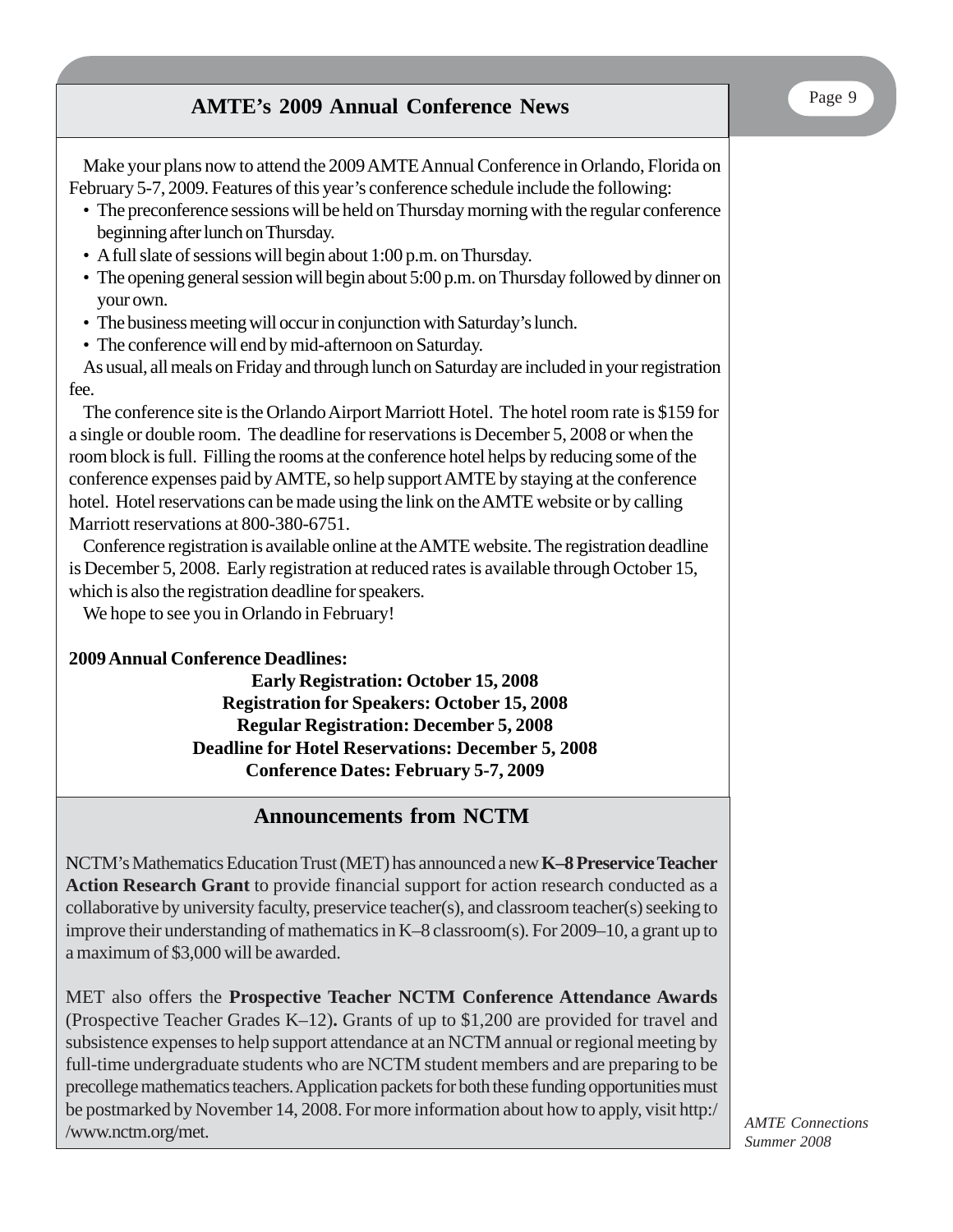### **Description of Awards**

The Board of Directors of the Association of Mathematics Teacher Educators has established an Award for Recognition of Excellence in Mathematics Teacher Education, to be awarded annually to a mathematics teacher educator of national recognition at the Annual Meeting of the AMTE. The purpose of this award is to recognize excellence in each area of mathematics teacher education (teaching, service, research). Areas of focus for the award will rotate each year. Awards will be rotated among Excellence in Teaching Mathematics Teacher Education (2006 winner: Randy Philipp; next award in 2009), Excellence in Service to Mathematics Teacher Education (2007 winner: Bill Bush; next award in 2010), Excellence in Scholarship in Mathematics Teacher Education (2008 winner: Frank Lester; next award in 2011). The winner will give a featured presentation at the AMTE Annual Conference in the year they receive the award.

### **Criteria**

The nominee should be an active member of the mathematics teacher education community and have at least five years of commitment to mathematics teacher education. He or she should have made unique contributions to the field of mathematics teacher education. Unique contributions should be considered in the broadest sense possible.

#### **Award for Excellence in Teaching in Mathematics Teacher Education**

The Excellence in Teaching Award is intended to recognize a colleague for a unique contribution to the pedagogy of mathematics teacher education. We invite nominations that highlight an individual's innovative practices in teaching. The following are examples of demonstrations of innovations in teaching preservice or inservice mathematics teachers:

a. Implementation of effective and innovative teaching practices.

- b. Demonstration of innovative teaching methods (e.g. publications, materials, video)
- c. Recipient of awards in teaching.

Documentation required for Excellence in Teaching in Mathematics Teacher Education:

a. Letter of nomination highlighting the innovative practices of nominee (no self nominations will be considered)

b. CV (highlighting teaching publications and presentations)

c. Documentation of innovative practice (e.g. publication, materials, video are some examples)

d. Documentation of effectiveness of innovative practice (e.g. evidence that preservice teachers apply ideas when teaching)

e. Three letters of support from former students – addressing how the innovative teaching impacted their learning about mathematics teaching

f. One letter of support from a peer who has witnessed the individual's teaching or has had former students of the nominee in their own classes and noted the impact of the nominee's teaching on those students.

### *Complete information on AMTE awards is available at http://www.amte.net.*

**Publication Announcement:**

### **Papers from the 2007 National Conference on Doctoral Programs in Mathematics Education**

The presentations at the recent National Conference on Doctoral Programs in Mathematics Education have been published by the Conference Board of the Mathematical Sciences. The book entitled *U. S. Doctorates in Mathematics Education: Developing Stewards of the Discipline* was edited by Robert Reys and John Dossey and is in the Issues in Mathematics Education Series published by the American Mathematical Society and the Mathematical Association of America. Details on the book are available at the AMS online bookstore at http://www.ams.org/bookstore-getitem?item=cbmath-15

*The Excellence in Teaching Award is intended to recognize a colleague for a unique contribution to the pedagogy of mathematics teacher education.*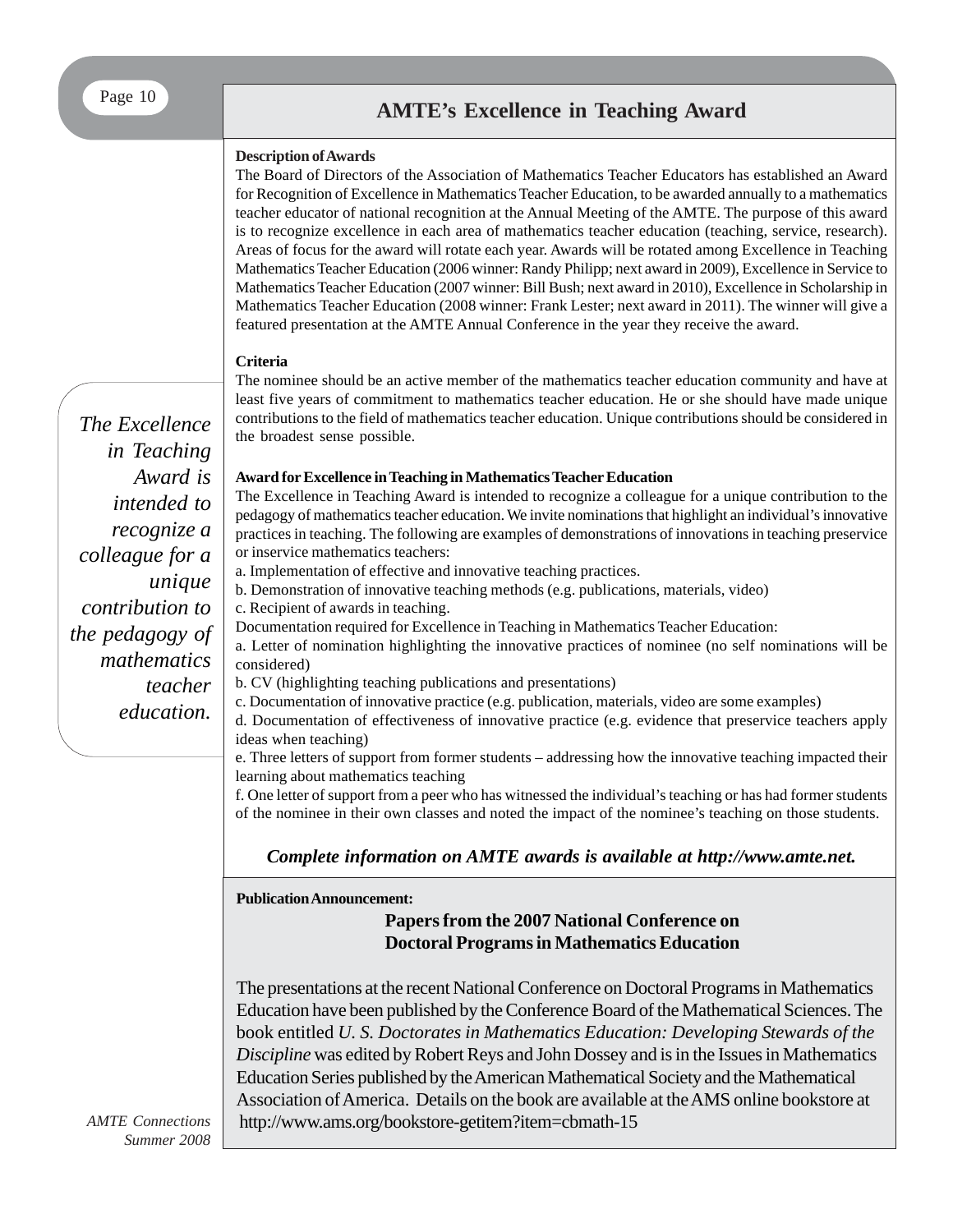# IY ISSUES IN<br>Fehnology a ND TEACHER EDUCATION

*The CITE Journal is an online, peer-reviewed journal, established and jointly sponsored by five professional associations (AMTE, ASTE, NCSS-CUFA, CEE, and SITE). This is the only joint venture of this kind in the field of teacher education. Each professional association has sole responsibility for editorial review of articles in its discipline.*

# *CITE's* **Current Featured Mathematics Education Article:**

Virtual Manipulatives Used by K-8 Teachers for Mathematics Instruction: Considering Mathematical, Cognitive, and Pedagogical Fidelity Patricia S.Moyer-Packenham, Utah State University

### **Abstract:**

This study examined teachers' uses of virtual manipulatives across Grades K-8. Researchers analyzed 95 lesson summaries where classroom teachers described their uses of virtual manipulatives during school mathematics instruction. The findings indicated that the content in a majority of the lessons focused on two NCTM (2000a) Standards: Number & Operations and Geometry. Virtual geoboards, pattern blocks, base-ten blocks, and tangrams were the applets used most often by teachers. The ways teachers used the virtual manipulatives most frequently focused on investigation and skill solidification. It was common for teachers to use the virtual manipulatives alone, or to use physical manipulatives first, followed by virtual manipulatives. One important finding of this study was that teachers used the virtual manipulatives during the main portion of their lessons when students were learning mathematics content. These results represent an initial exploration of teachers' current use of virtual manipulatives in K-8 classrooms.

# *CITE* **Call for Papers:**

"Technology, Pedagogy, and Content Knowledge"

Scholarly articles may report research describing

(a) teachers or preservice teachers who demonstrate "TPACK" (formerly known as TPCK) in the K-12 classroom;

(b) teachers/preservice teachers in the process of developing TPACK; or

(c) teacher education programs with demonstrated success in developing TPACK in their graduates.

We have a special interest in articles describing the development of instruments or methods to measure TPACK. Theoretical articles will also be reviewed, especially if they synthesize the research or development of TPACK thinking in mathematics education.

> Manuscripts should be submitted no later than October 15, 2008. Christine Browning & Mark Klespis Mathematics Education Section Editors christine.browning@wmich.edu klespis@shsu.edu

*CITE has a special interest in articles describing the development of instruments or methods to measure TPACK.*